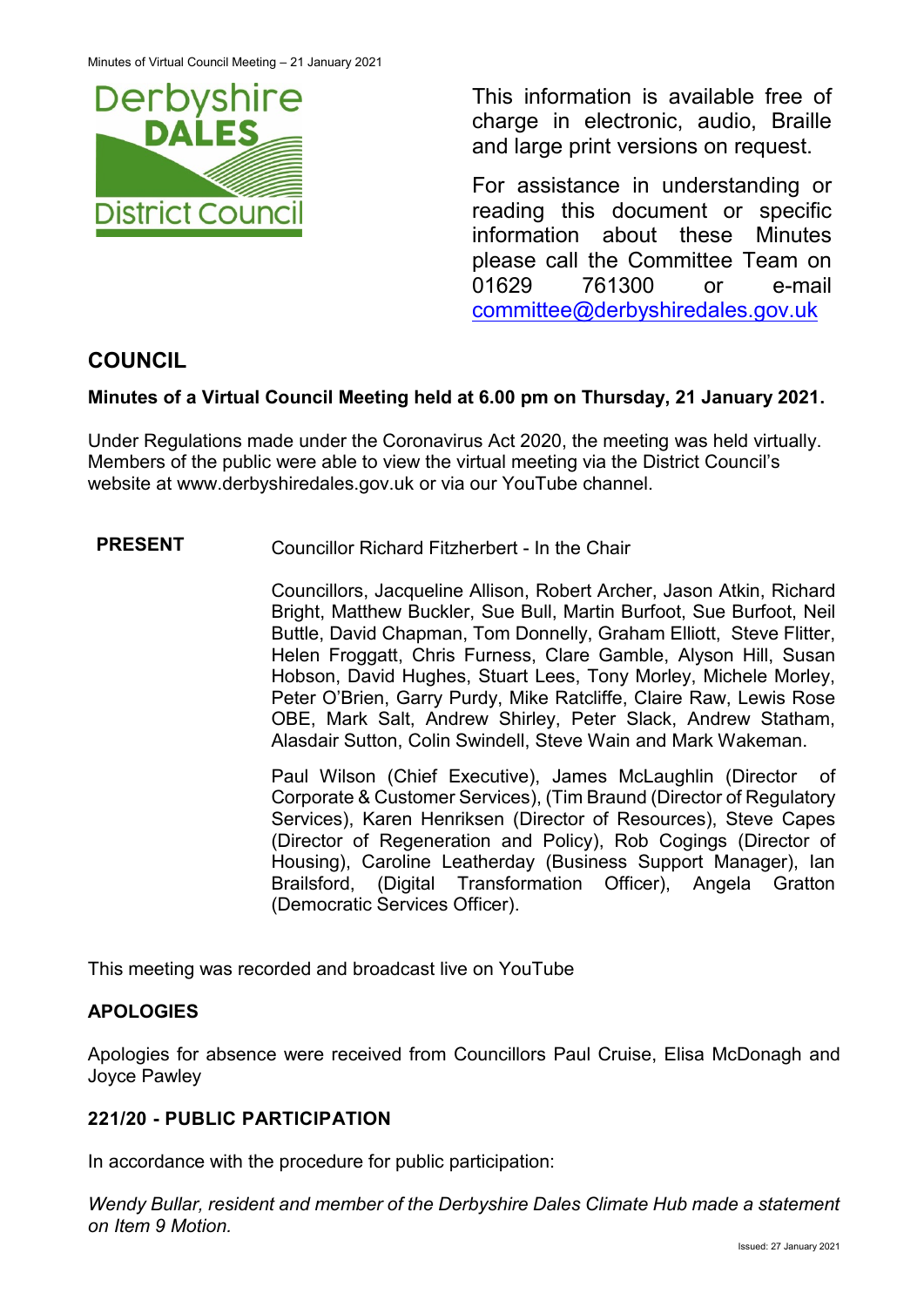The Derbyshire Dales Climate Hub (the Hub) is made up of Dales residents who are concerned about the twin crises of the climate and the decline of the natural world. The Hub congratulates the District Council on its progress in addressing the Climate Crisis. The authority has developed a detailed Action Plan with an estimated budget of £2.7m, and in a move keenly anticipated by the wider community, will soon appoint a new Climate Change Officer.

Despite this progress, the magnitude of reducing millions of tonnes of  $CO<sub>2</sub>$  across the Derbyshire Dales year on year is a task well beyond the capacity of the District Council as a sole actor. While the community and commerce will clearly wish to play their part, some of the 'heavy lifting' in policy and funding terms must be accepted by central Government. The Hub is asking the Council to support the CEE motion and to use its utmost influence to encourage our constituency MP, Ms Sarah Dines, to take this same message to central Government. If the CEE Bill is enshrined in law, it will provide the powers and resources necessary to make the net-zero carbon target and nature's recovery possible.

The Government's Ten Point Plan for the climate emergency sets aside a budget of £12bn for renewable energy, nuclear power and countryside restoration. The Government's own estimate is that the plan will save more than 180m tonnes of  $CO<sub>2</sub>$  emissions during the period 2023 to 2032. However, this is only slightly more than half the UK's current annual emissions.

The respected journal The New Scientist has said that the Plan represents a very positive step. However, if the government wants to be taken seriously as the host of this year's vital Conference of Partners (COP) 26 International Climate Summit, the Plan needs to be the first of many big moves by the UK.

The CEE bill represents that Big Move. It will ensure that the UK plays its fair and proper role in limiting global temperatures to 1.5°C (alarmingly we are not even on track to limit rising temperatures to 2°C). It will take account of the UK's entire greenhouse gas footprint. It will actively conserve our natural world by mitigating the damage to nature caused by our vast supply chains.

Communities, Councils and Government must all work together to take concerted action towards far-reaching cultural, technological and environmental change. Otherwise, we will be heading towards a tipping-point with unknown consequences for present and future generations. The CEE Bill will be brought to Parliament in March for its second reading. Once ratified by legislation, the CEE Bill will be empowering. It will be a significant move towards a robust green recovery plan while restoring and protecting wildlife, nature and soil health. It will offer new funding to benefit cash-strapped local authorities which are currently unable to meet public expectations for a post-pandemic green recovery and climate resilience.

I am asking the Council whether it will be prepared to safeguard future generations in the Derbyshire Dales community by supporting the CEE Bill? It would signal to our MP that the UK is a standard-bearer for serious climate and ecological action on the world stage and will be worthy of presentation at the (COP) 26, to be held in Glasgow in November.

### **RESPONSE**

*Thank you for your question. The issue of the CEE Bill is the subject of a motion to be debated later on this agenda. I can't pre-empt the outcome of that debate, but it will be interesting to hear the views of Members on the matter.*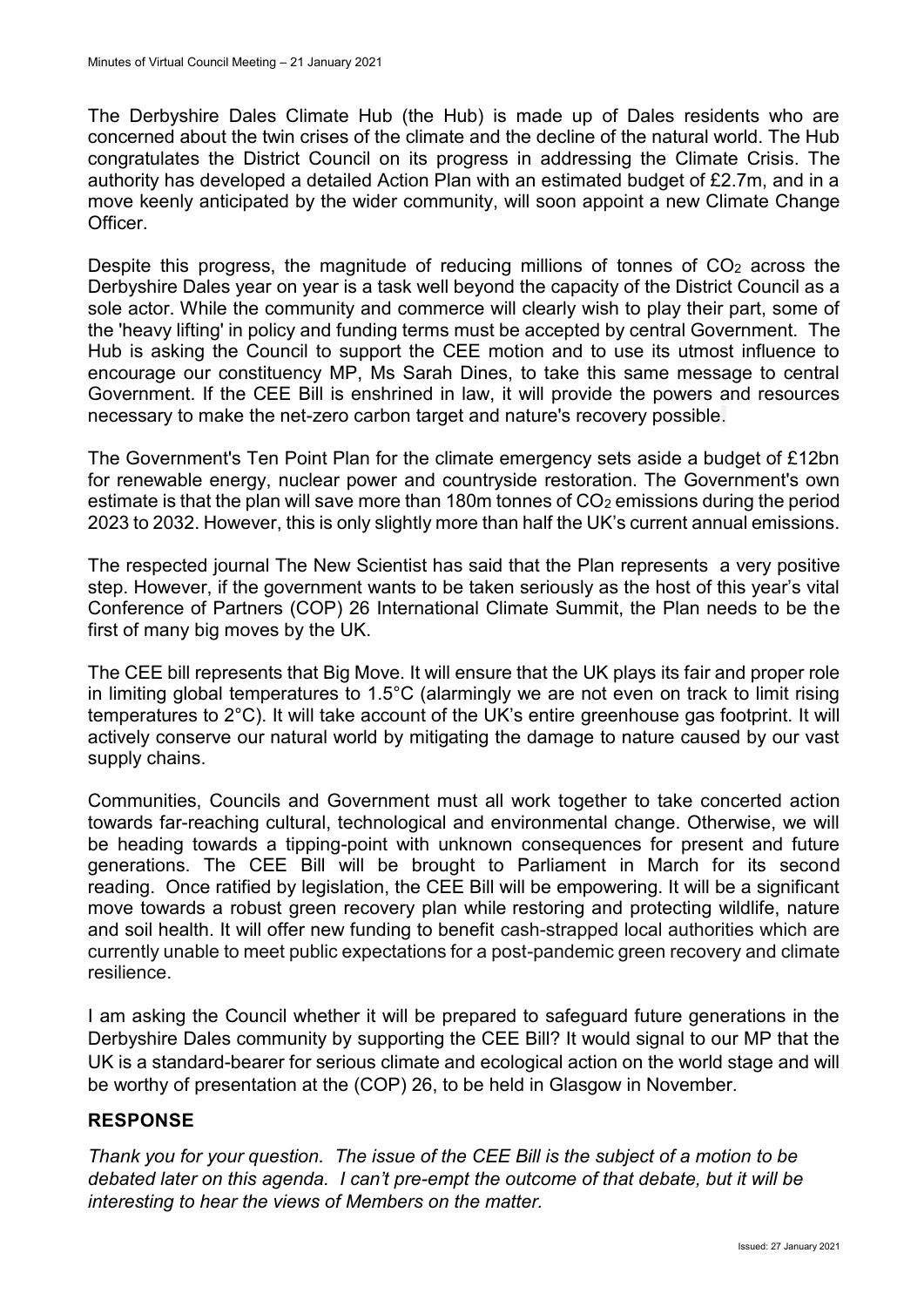# **222/20 – INTERESTS**

Councillor Peter O'Brien declared an interest in agenda item 15 as he had a relative who was in receipt of Council Tax Support.

#### **223/20 – APPROVAL OF MINUTES**

It was moved by Councillor Steve Flitter seconded by Councillor Jason Atkin and

| <b>RESOLVED</b> | That the Minutes of the Derbyshire Dales District Council held on |                                      |  |  |  |  |
|-----------------|-------------------------------------------------------------------|--------------------------------------|--|--|--|--|
|                 | Council – Extraordinary Meeting                                   | 25 November 2020<br>26 November 2020 |  |  |  |  |
|                 | Council                                                           |                                      |  |  |  |  |
|                 | Council – Extraordinary Meeting                                   | 14 December 2020                     |  |  |  |  |
|                 | be approved as a correct record:                                  |                                      |  |  |  |  |
| Voting          | In favour                                                         | 35                                   |  |  |  |  |
|                 | Against                                                           | 0                                    |  |  |  |  |
|                 | Abstain                                                           | 1                                    |  |  |  |  |
|                 |                                                                   |                                      |  |  |  |  |

The Chairman declared the motion CARRIED.

### **224/20 - LEADERS' ANNOUNCEMENTS**

Councillor Gary Purdy Leader of the Council, made the following statement:

"Dear Members

Well – Happy New Year Everyone.

I am sure we will all be glad to see the back of 2020.

We are of course living in unprecedented times and we still have enormous challenges in front of us this year as a result of the wide spread of Covid 19 accelerated by a new variant, but worse, spread more by far too many people ignoring sensible NHS and Government guidance on social distancing measures.

I am sure like me your thoughts and prayers go out to the NHS staff, Ambulance Staff, Care Staff and all other Front Line Key Workers and at times one wonders if and how we could help and assist in some way. In this regards I arranged for the Chief Executive to send a letter of thanks to be sent to our Derbyshire Hospitals who no doubt have many of our Derbyshire Dales residents as patients and who will have suffered the sad loss of loved ones.

I appreciate the Group Leaders signing up to this letter and I am sure you will join me in offering our condolences to those that have suffered loss at this awful time. I felt in the circumstances that the letter of appreciation was the least we could do. We have received a nice response from Dr Penelope Blackwell of Hannage Brook Medical Centre who is leading the Covid Vaccination roll out in the South area of Derbyshire Dales.

On the Local Engagement Board meeting on Friday, 15<sup>th</sup> January Derbyshire passed on the message to Dr Chris Clayton at DDCCG that we stand by ready to help and assist the NHS in whatever way we can.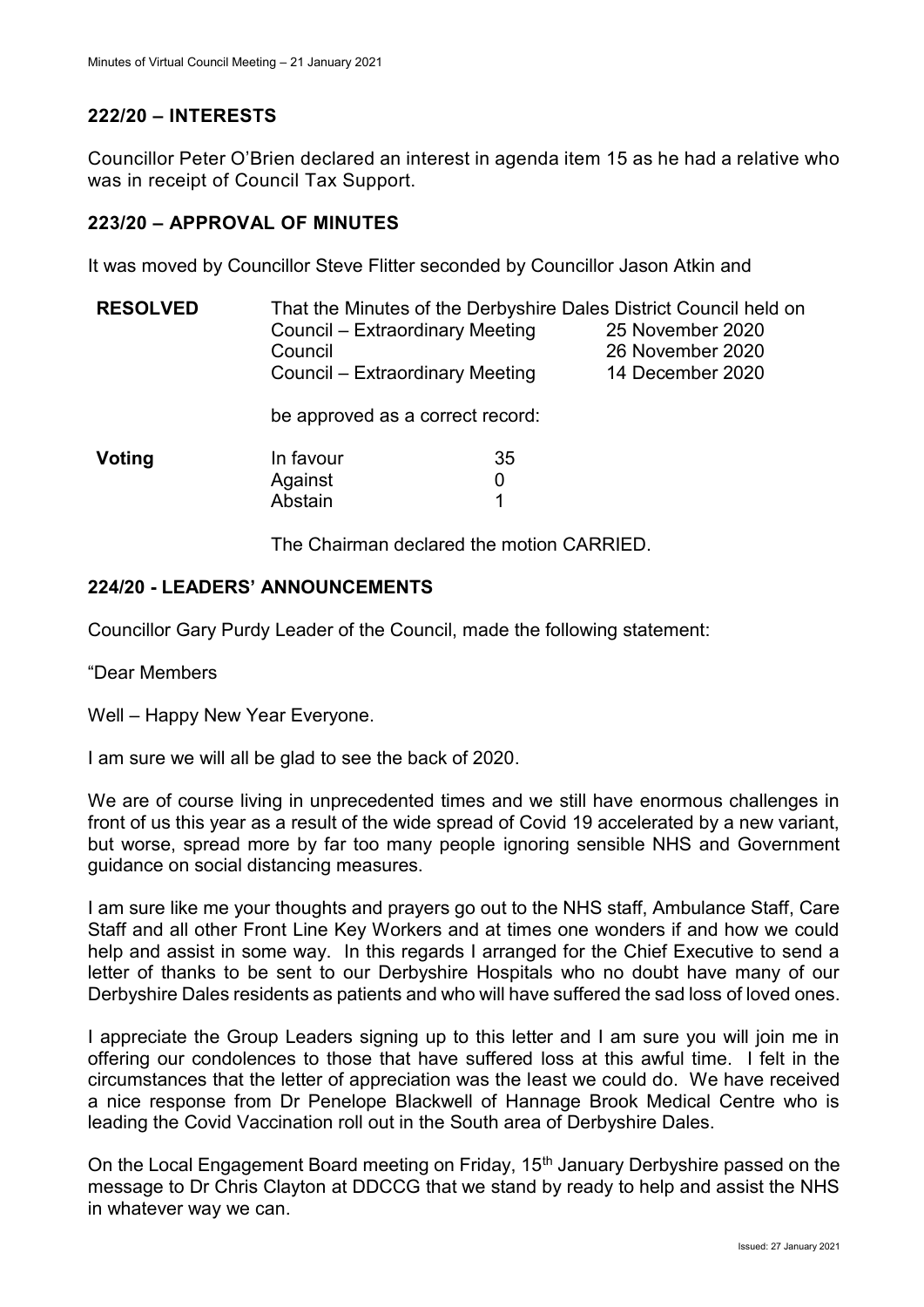Witnessing the harrowing scenes in our Hospitals on the news each evening and last night at Royal Derby Hospital, leaves one feeling frustrated with thoughts of what more can be done to help. The Vaccination programme is very much on target and a tremendous job is being done by all concerned.

As a consequence of no less than 9 separate Government Business Support grants rolled out recently by Government the Chief Executive has found it necessary to pull staff from other Departments to deal with the huge surge in applications. It is a rigid bureaucratic process and takes time to deliver.

I appeal therefore to Members to be mindful of this fact and that pressure in certain Departments will be high and as a result you will have to be patient with any matter you need help with.

This has been exacerbated by a number of staff testing positive for Covid 19 and this includes our support staff like Serco and the inevitable knock-on effect by staff having to self-isolate.

Our thoughts and Get-Well messages go to all staff and we hope you get better soon. Our thoughts and prayers go to Cllr Mark Salt and his family who have been struck down by Covid 19. I am sure Members will also join me in wishing Cllr Joyce Pawley the very best of luck and good wishes for her forthcoming major operation. Best wishes Joyce, I am sorry to hear of your cancellation again.

Floods in the area – I spoke to Cllr Simon Spencer, Cabinet Member for Highways about the situation re flooding at 5pm last night in order to get a handle on the situation. You will be aware by now that the Leader, Cllr Barry Lewis declared a Major Incident in Derbyshire. Today, Cllr Barry Lewis has announced the setting up of a £100,000 fund to help businesses and people affected by the floods.

That meant all emergency services were on stand-by during the night with the Fire Brigade ready to pump if necessary and they were soon called into action in Bakewell.

The Green & Clean Team Staff have been working extremely hard overnight and this past few days filling Sand bags etc and keeping an eye on really vulnerable areas in the event that we need to evacuate, with the emphasis on the preservation of life, and a number of comments have already come in singing the praises of the work of the Director of Community & Environmental Services and his team.

In fact Cllr Mark Wakeman rang me this afternoon to say what an excellent job had been done by all and how proud he was at the way Bakewell people had pulled together in a time of crisis.

A sterling job done once again and very much deserving of a reward, I know that my view on this is shared by Group Leaders Cllr Neil Buttle and Cllr Mike Ratcliffe.

The Chief Executive and Director of Community & Environmental Services have also expressed their thanks to Councillors Alyson Hill, Alasdair Sutton and Mark Wakeman for their help to the Director of Community & Environmental Services and the Team until the early hours of the morning. It is a credit to the three of you and shows dedication to your community.

Issued: 27 January 2021 The Chief Executive on behalf of the Authority, the Staff involved, but especially on behalf of the residents of Wye Bank, Bakewell wishes to express immense appreciation to Derbyshire County Council Staff and to the Derbyshire Fire & Rescue Team who worked tremendously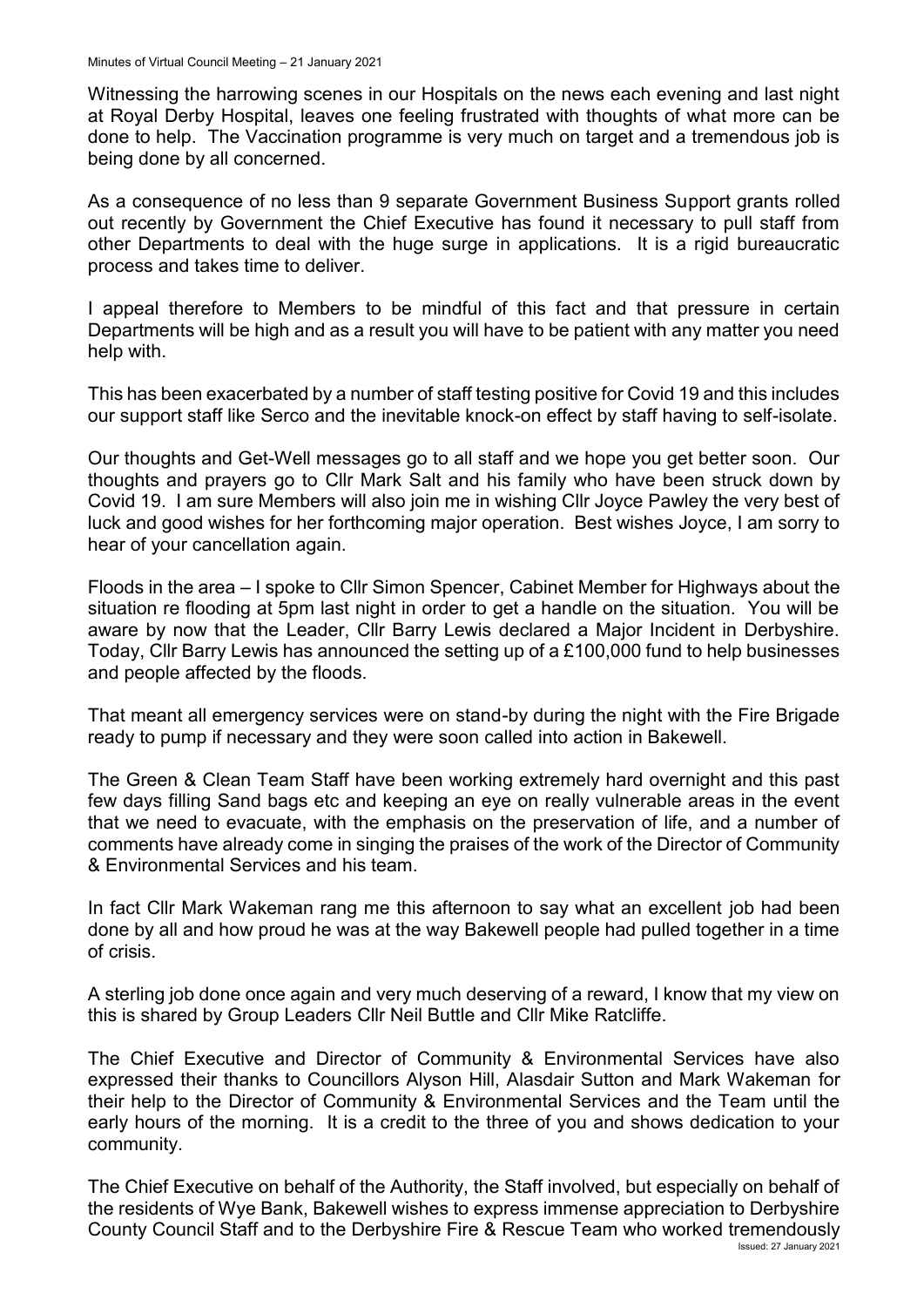hard at Wye Bank, Bakewell until the early hours of this morning and helped save a dangerous situation from forcing the evacuation of the residents.

And finally – An important announcement Members – I can report that with the blessing of my Group that I have formed an Alliance between the Conservative Group and Independent Members – Councillors Graham Elliott and Richard Bright who have agreed to join with us to form a new Group. The new title of the Group is to be the 'Conservative & Independent Group'. This group will be the Majority Group."

#### **225/20 - CHAIRMAN'S ANNOUNCEMENTS**

Councillor Helen Froggatt advised the Council that she had visited Elton with Councillor Colin Swindell to judge the Decorated Houses. Councillor Froggatt thanked residents for a wonderful night and which was a credit to the village and something that other villages could look at doing. Councillor Swindell thanked Cllr Froggatt for attending especially as the weather was so atrocious.

#### **226/20 – COMMITTEES**

It was moved by Councillor Richard Fitzherbert seconded by Councillor Jason Atkin and

**RESOLVED** (unanimously) That the non-exempt minutes of the Committees listed in the Minute book for the period 19 November 2020 to 12 January 2021 be received

#### **227/20 - QUESTIONS (RULE OF PROCEDURE 15)**

#### **a) Question from Councillor Robert Archer to Councillor Garry Purdy, Leader of the Council:**

*"Given that many residents in Ashbourne have seen charges for parking permits increase from £92 to £348 since 2017 and the issue of parking charges in general is considered to be a major factor in the ongoing decline of the high street, will the Council commit to a review of parking policy in the interests of fairness and to help local businesses bounce back after COVID?"*

#### **Response from Councillor Purdy:**

The financial impacts arising from the Covid-19 pandemic on all sectors of the economy are acknowledged, not least upon the District Council's own finances and the final impact will not be known for some time to come.

The economic recovery plan will therefore need to focus upon a wide range of issues and support packages from national and local government.

Whilst parking charges are often criticised, it is pertinent to note that Derbyshire Dales charges do not increase with inflation each year unlike most authorities and have only been amended twice in the last 8 years.

Car parking income provides valuable financial support for the delivery of a wide range of council services. It is one of our main sources of income, without which, costs would need to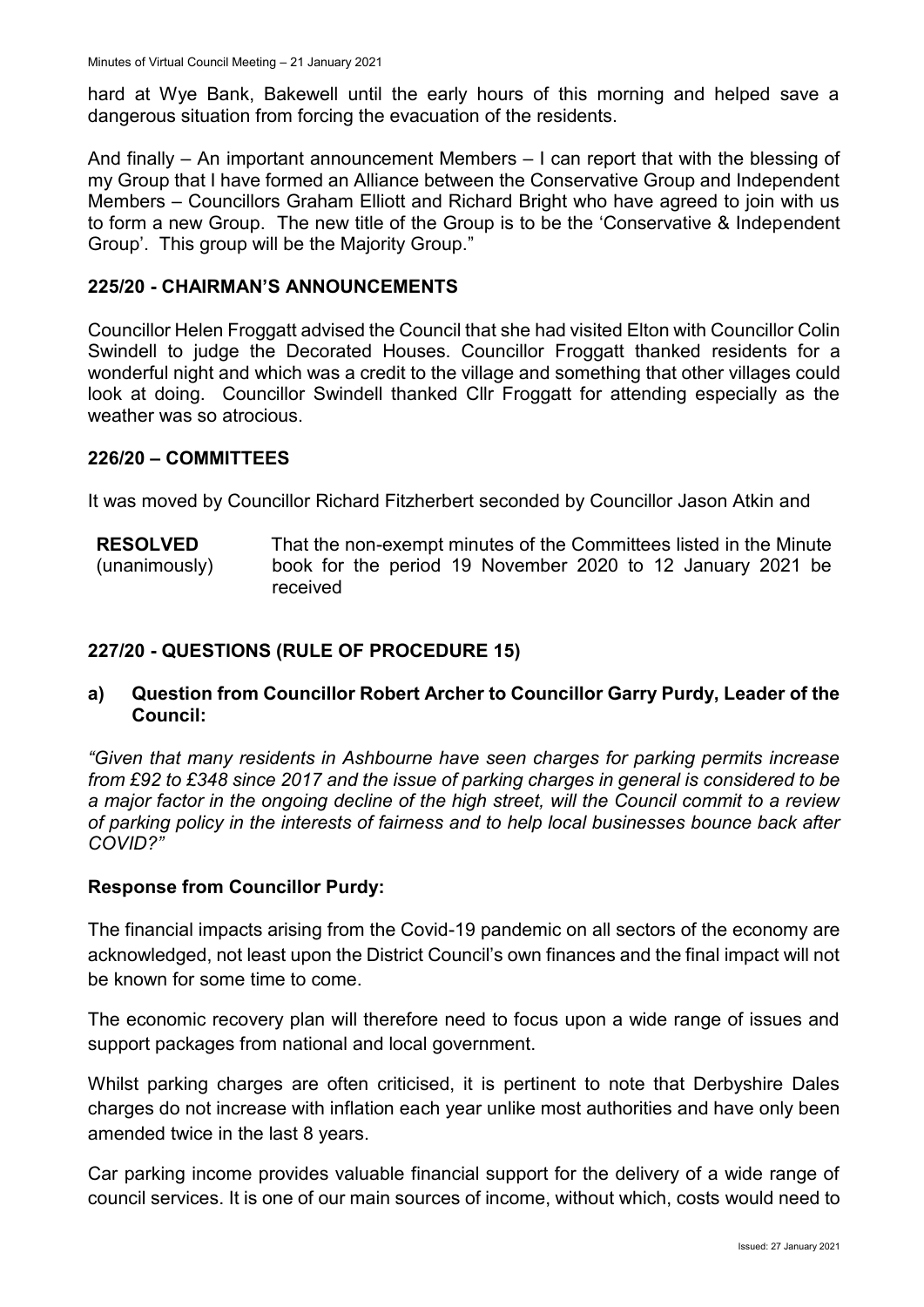be increased elsewhere or services reduced. Reducing charges is not therefore a straightforward issue

The parking charges which were agreed by Members as part of the Parking Review 2017 are consistent across the district. It is not proposed to increase charges in 2021.

Charges for annual permits were approved by the Community and Environment Committee on 5 December 2017 where it was agreed that charges would be increased over a 3 year period. This process has now concluded.

There are only 105 residents across the whole District which have permits for our car parks, 17 of which are in Ashbourne. All residents also have the benefit of a Derbyshire Dales parking permit which provides free parking for a significant proportion of the day.

A review of the Car Parking Order is significant piece of work and Members have already agreed that their priority for 2021/22 is a review of the Council's Clean and Green service. There is insufficient strategic capacity to undertake a second major review in 2021/22. However, we will look to do whatever we possibly can to support our high streets as part of our own economic recovery plan.

# **Supplementary question from Councillor Archer:**

Councillor Archer understood that a review of the Parking Policy could not take priority at present but asked that Members looked at the case of a small group of residents living on Green Road, Ashbourne who had a separate prior agreement before the blanket changes came in as they had given up parking spaces for development.

Councillor Purdy asked Councillor Archer to email him the details and he would take the matter up with the relevant Officers.

### **b) Question from Councillor Colin Swindell to Councillor Garry Purdy, Leader of the Council:**

*"Construction work on the main development site at Cawdor Quarry (beyond the Gateway scheme) with only outline permission started in February 2020 with unauthorised site clearance and later earthmoving and construction of a haul road. More recently five houses forming part of Phase 3 of the development have been constructed and were retrospectively granted planning permission for reserved matters on 11th January 2021. However, the outline permission for the development contains many important conditions for which submissions are required and must receive the Council's approval before any works commence on site. These include landscaping, phasing of the development, ecological mitigation plans, traffic monitoring on adjacent roads, and a Community Liaison Group.* 

*Can Councillor Purdy please tell me why has development been allowed to proceed in breach of these conditions?"*

### **Response from Councillor Purdy:**

Thank you for your question, Cllr Swindell.

Officers are aware of this. The situation is that the outline permission covers everything except the landscaping on the individual phases. The applicants need to submit details of the landscaping alongside discharging the conditions on the outline permission for each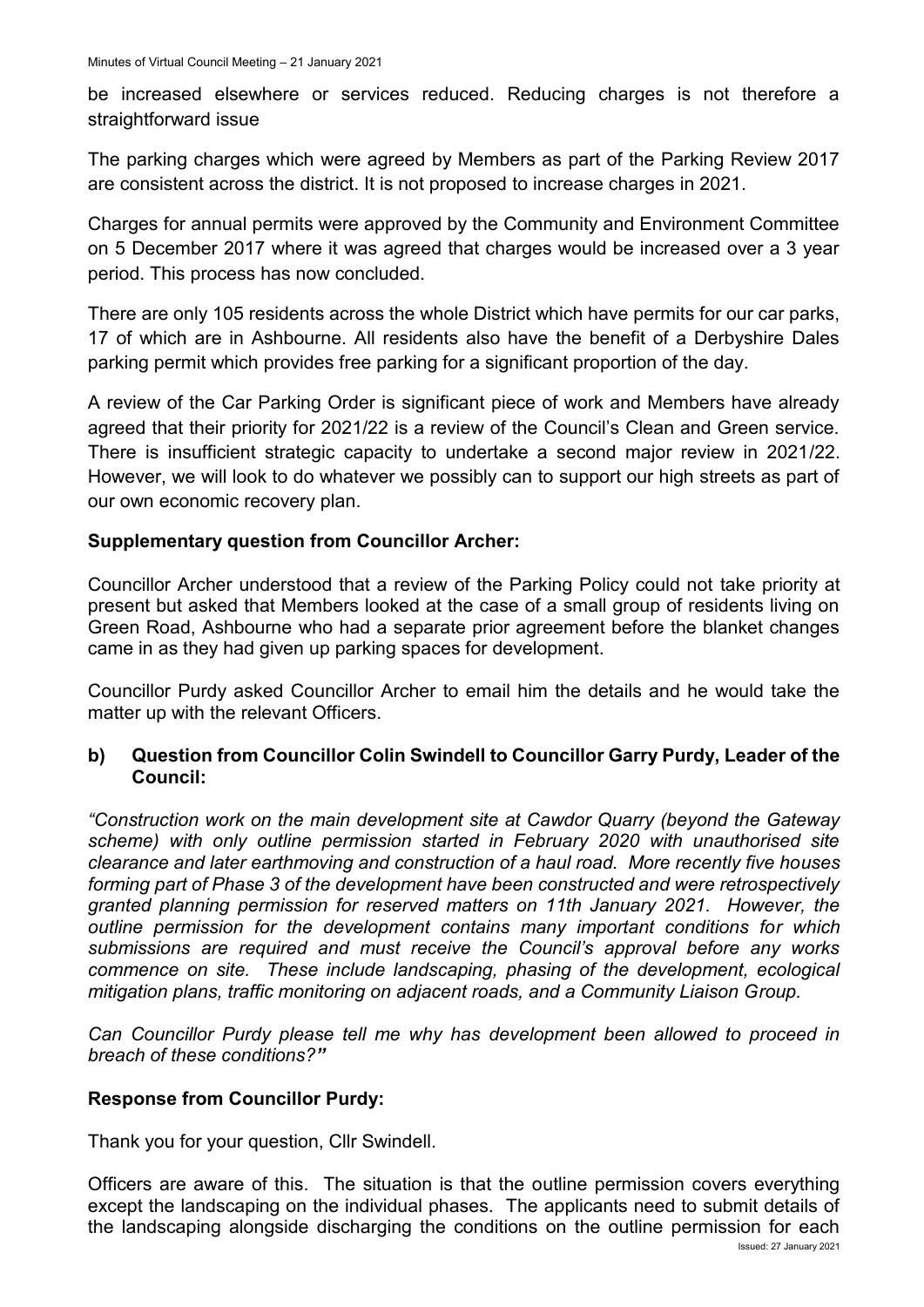phase. We know that some conditions on the outline permission remain to be discharged, although submissions have been made by the applicants. Therefore, whilst the construction of the 5 dwellings is a technical breach of the planning permission it is expected that this breach will be resolved in the very near future. In the interim all the risk is with the developers, as Council officers have inspected the site in the company of ecologists and are satisfied that no harm has resulted from the works undertaken to date

#### **Supplementary question from Councillor Swindell:**

Concerned that developers are using the veil of Covid to disregard conditions and if we don't clamp down it will set a precedent and was seeking an assurance from Councillor Purdy that if developers continue to breach Planning Control they could be brought back to Councillor Purdy to make sure they were enforced.

**Response from Councillor Purdy:** Most certainly.

#### **c) Question from Councillor Colin Swindell to Councillor Garry Purdy, Leader of the Council:**

*"With the Bakewell Road redevelopment plans approved by this council, locally there is growing concern over the future of the family-run Jackson's Fruit and Veg stall which is currently situated inside the Matlock bus station.* 

*Can Councillor Purdy reassure me that everything possible is being done to find suitable and agreeable new premises for the business to continue trading in the town and they will not be forced to vacate their bus station stall until this has happened?"*

### **Response from Councillor Purdy:**

Councillor Swindell has already been sent a briefing note on this matter, as have all Matlock ward members.

Negotiations are ongoing with the stallholder, and it would be wrong to hold those in public at this meeting.

I would however point out that since discussions began with the stallholder in Autumn 2019, he was previously offered the option of alternative space within the proposed development. He was also offered alternative District Council premises available within Matlock. Unfortunately neither were of interest to him and were therefore ruled out. However, the previous offer of alternative District Council premises remains on the table. The stallholder can also seek business advice from the Council's Business Advisor.

The District Council's ambition has been to retain the remaining stallholder in Matlock. However, ultimately it is the stallholder's decision as to whether this part of his business remains within Matlock.

#### **Supplementary question from Councillor Swindell:**

The alternative premises don't fulfil the family's requirement and they could be put out of business

#### **Response from Councillor Purdy:**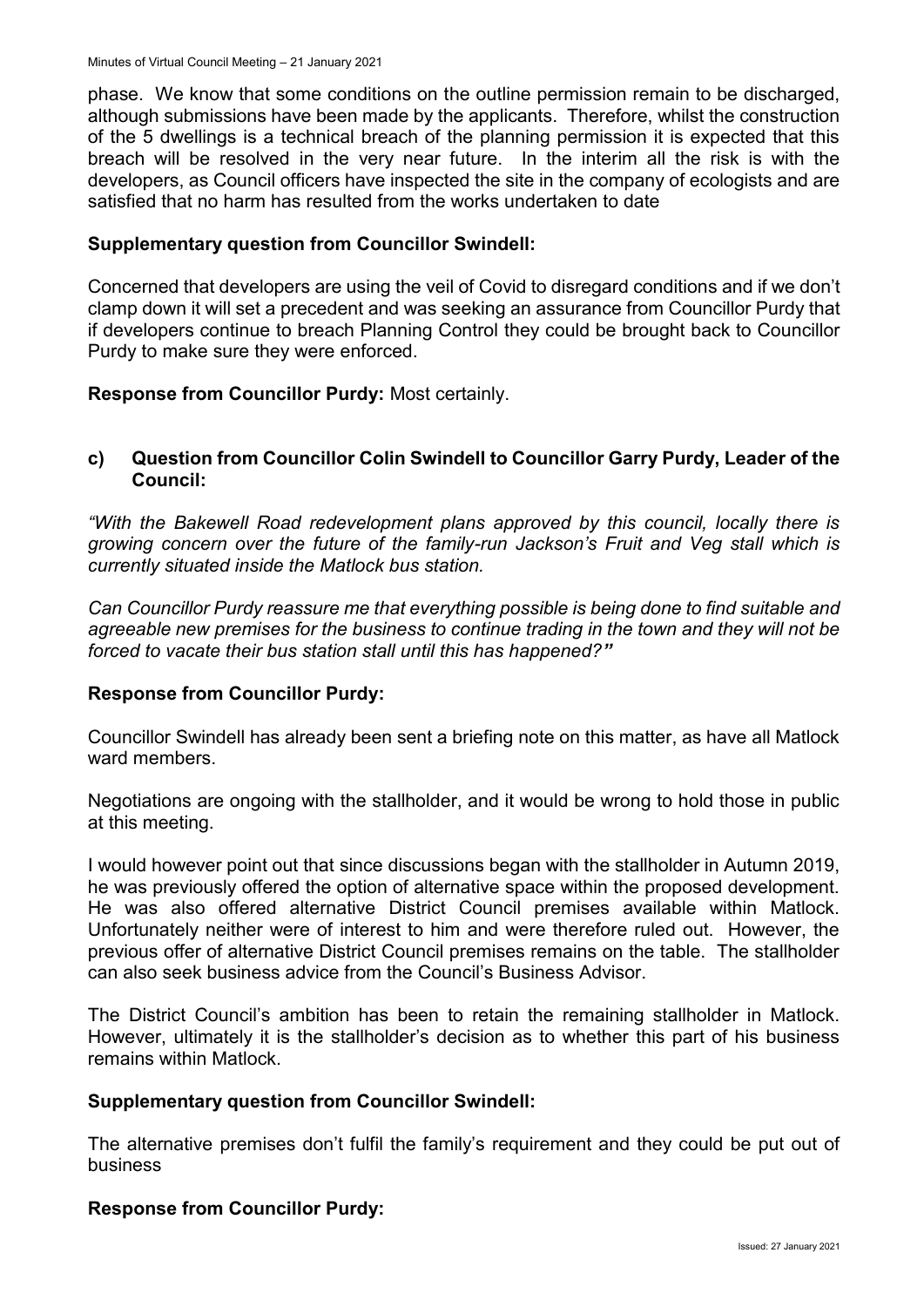Reiterated - the District Council's ambition has been to retain the remaining stallholder in Matlock. However, ultimately it is the stallholder's decision, the Bakewell Road development is important to Matlock.

### **d) Question from Councillor Clare Gamble to Councillor Garry Purdy, Leader of the Council:**

"During the Coronavirus pandemic the council has responded well in dispensing the various *grants available to businesses, and in recognition of the impact of Covid-19 wrote a Covid Economic Recovery Plan. Another threat to business this year is the introduction of customs*  red tape and extra charges to export to the EU and Northern Ireland, combined with a *government dismissing a permanent change to our trading relationship with a large, and previously easily navigated, export market that constitutes 45% of UK exports, as mere "teething problems". This new situation will be particularly hard for small businesses to navigate, who will largely, not be able to employ the customs specialists larger firms may be able to. Many will give up on exports, unable to devote the time required to absorb the ins and outs of Commodity Codes, INCO terms etc., fearing fines and extra costs from not completing paperwork correctly.*

*Export can play a valuable role in business expansion as well as keeping firms afloat, and already businesses are reporting difficulties, which could lead to business failure and job losses. So can I ask if the council has any plans to include the outcome of Brexit in it's economic recovery plans?"*

## **Response from Councillor Purdy:**

Thank you for your question, Councillor Gamble. The answer is yes.

The Economic Recovery Plan approved by Council in November already includes Brexit. The approved Plan includes the following action:

Lobby the Government to urgently establish the UK Shared Prosperity Fund that was intended to replace EU structural and investment funding post-Brexit, and ensure that it adequately supports rural and small businesses.

The Council has endorsed a Rural Economy Position Statement. This has already been sent by officers to the Government via D2N2, East Midlands Councils, and the Rural Services Network, to lobby for suitable small business funding post-Brexit.

With regard to exports, East Midlands Chamber offers a comprehensive export support programme. Its next event on Trading with the EU is on 9th February.

Attendance is online, and free of charge to Chamber members and non-members.. I would encourage all exporters to attend this event and make use of the support that the Chamber is offering to support post-Brexit trade

### **e) Question from Councillor Clare Gamble to Councillor Garry Purdy, Leader of the Council:**

*"Cllr Purdy, you wrote in a recent email....."We recognise on scenario 2 that the two policy Committees allow us a casting vote as Chair,.... But were concerned that this would not stack up on Planning with the concern for Gritstone Road."*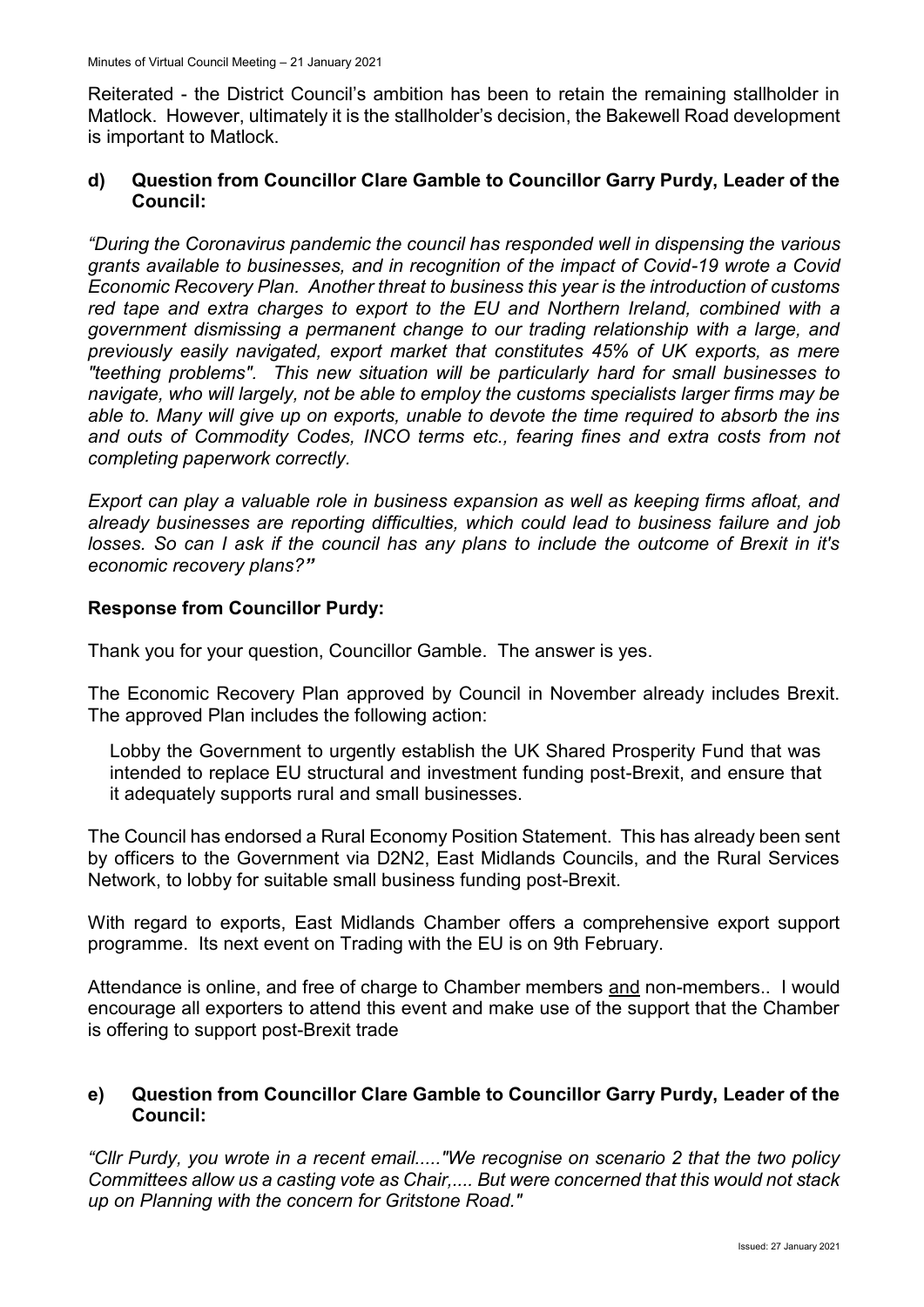*Can you explain what you meant by this comment, what your specific concern is?"*

#### **Response from Councillor Purdy:**

Thank you for your question, Councillor Gamble.

My specific concern relates to the overall balance of the Planning Committee and its membership to enable us to determine applications of all varieties that are submitted. The Council has agreed a Local Plan, which has been endorsed by the Planning Inspector that sets out the proposed areas for development during the period covered by the Plan. As Leader of the Council, the delivery of the Local Plan is a priority and failure to deliver all sites allocated in the Local Plan should be a concern for all members if we are to prevent development taking place indiscriminately across our district.

### **f) Question from Councillor Clare Gamble to Councillor Garry Purdy, Leader of the Council:**

*"At the last meeting I asked a question about the constitutional justification for the role of Leader and Deputy Leader and got a reply which failed to state there was no constitutional justification for these roles. I have also been informed since the meeting that the vote on your allowances was a vote to install you and Cllr Hobson into the roles of Leader and Deputy Leader. Had I been clear on this, I would not have voted as I did.* 

*The Monitoring Officer wrote before that meeting "Regarding the roles of Leader and Deputy Leader.....There is also no provision in the constitution for these appointments - it states there will be a Leader but is silent on how and when they will be appointed. Until I can bring forward a proposal to rectify this situation, the recommendation in Thursday's report to confirm the payment of the Special Responsibility Allowances to you and Cllr Hobson as Leader and Deputy Leader will suffice to confirm your roles until the annual meeting."* 

*Do you feel it brings both reputational harm and legal risk for the council, to be in the position of having leadership with no constitutional authority, at a time when the decisions of it's committees are open to legal challenge due to lack of political proportionality?"*

### **Response from Councillor Purdy:**

Thank you for your question Councillor Gamble. I do not think there is any risk of challenge to the decisions of the Council presently and nor do I believe there is reputational harm arising from the political balance of the Council. On 26 November, we were recommended to agree a suspension of political balance which would have enabled a fair distribution of seats amongst political groups and the non-aligned councillors. I recall that you and two other Members voted against that to create the perception you have of a risk of challenge and reputational damage. The recommended action, supported by the four political group's leaders, fell because of game playing at a time when the Council needs strong leadership to respond to the challenges of the pandemic. That created more harm and risk than anything else.

#### **g) Question from Councillor Peter O'Brien to Councillor Garry Purdy, Leader of the Council:**

*"In the light of the fact that the composition of the Council's Committees does not comply with the requirements of Section 15 of the Local Government and Housing Act 1989, and that the Council has not passed a resolution to agree Member representation on Committees*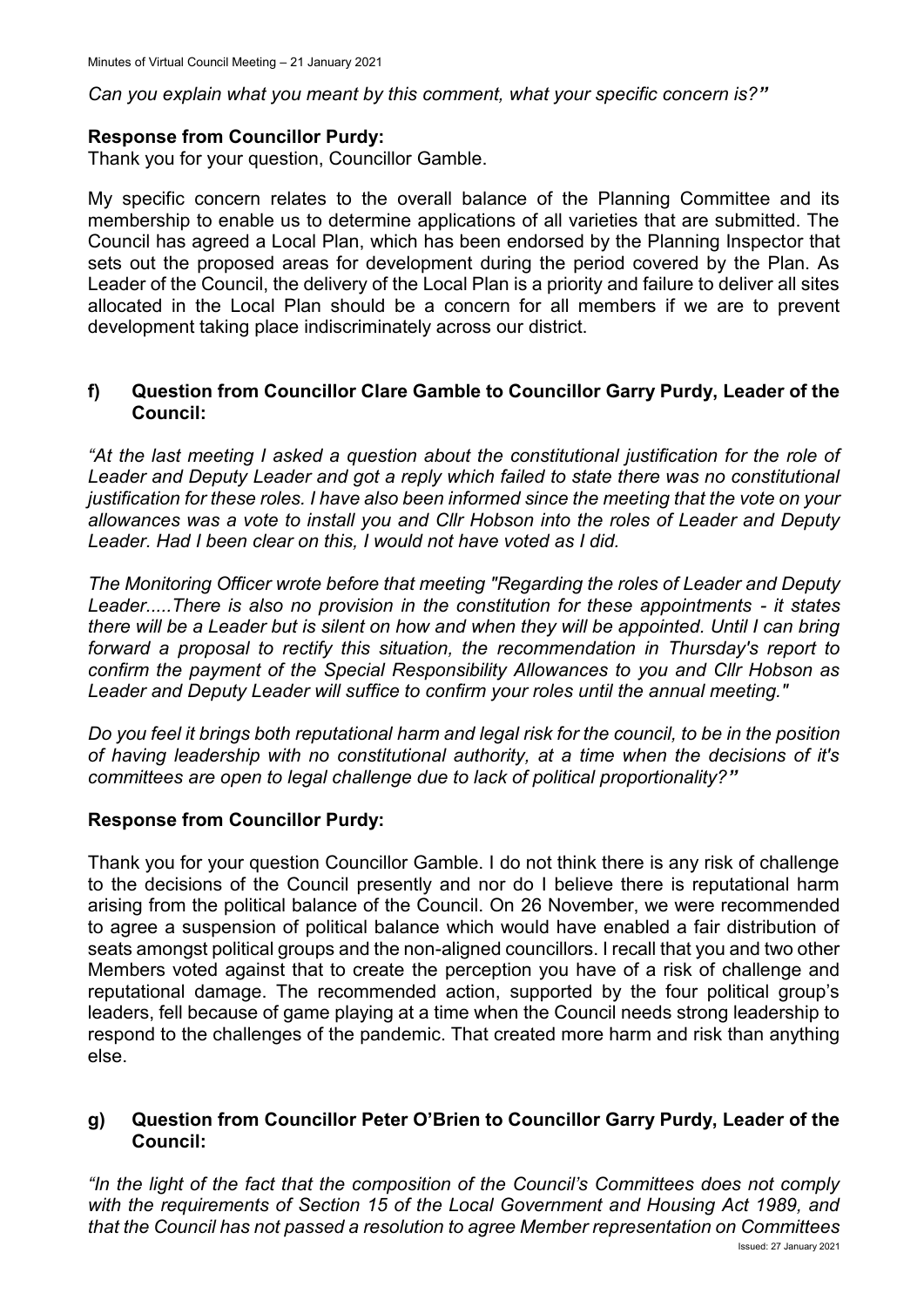*outside the proportionality requirements, with the consequence that the Council appears to be operating outside the legal framework as set out in the Constitution, do you consider that* 

- *1) Decisions made at Committees are lawful, and binding on the Council?*
- *2) Such decisions are capable of withstanding a legal challenge?"*

### **Response from Councillor Purdy:**

Thank you for your question Councillor O'Brien. The answer is yes and yes.

### **h) Question from Councillor Peter O'Brien to Councillor Garry Purdy, Leader of the Council:**

*"As at 15 January 2021 the Council had rejected 272 applications for Test and Trace Support Payments, out of a total of 310 applications made by residents in the District who have been instructed to self-isolate. Since 28 September 2020, the Council has made a single discretionary payment under the same scheme. Do you agree?*

*1. that the number of applications approved, 38 out of 310, is a sad indictment of this Government's commitment to supporting working people during the Coronavirus pandemic, and is likely to have led to an increase in the number of local Coronavirus infections as people have been unable to afford to stay at home during their period of isolation* 

*2. that the single discretionary payment, of £500 and fully funded by the Government, to one working person forced to isolate for 10 days, stands in stark contrast to the hundreds of thousands of pounds paid out by the Council to the multinational company Serco and to Freedom Leisure in order to sustain their profits, and would you be in favour of the Council adopting a more compassionate approach to its definition of "exceptional circumstances" during the remainder of the current scheme?"*

### **Response from Councillor Purdy:**

#### **In response to Question 1:**

The high proportion of unsuccessful applications is explained by several factors including:

- i. Applicants not meeting the eligibility criteria set by government for the mandatory (main) scheme;
- ii. Applicants not meeting the eligibility criteria for the discretionary scheme which was approved by Council.
- iii. Multiple applications being made by some applicants, which has the effect of distorting the overall success rate.

For the main scheme the Council has made 37 payments out of the government funding of £22,000, which would cover 44 payments. This means that the Council only has funding left to cover 7 more payments and implies to me that payments are roughly in line with government expectations.

#### **In response to Question 2:**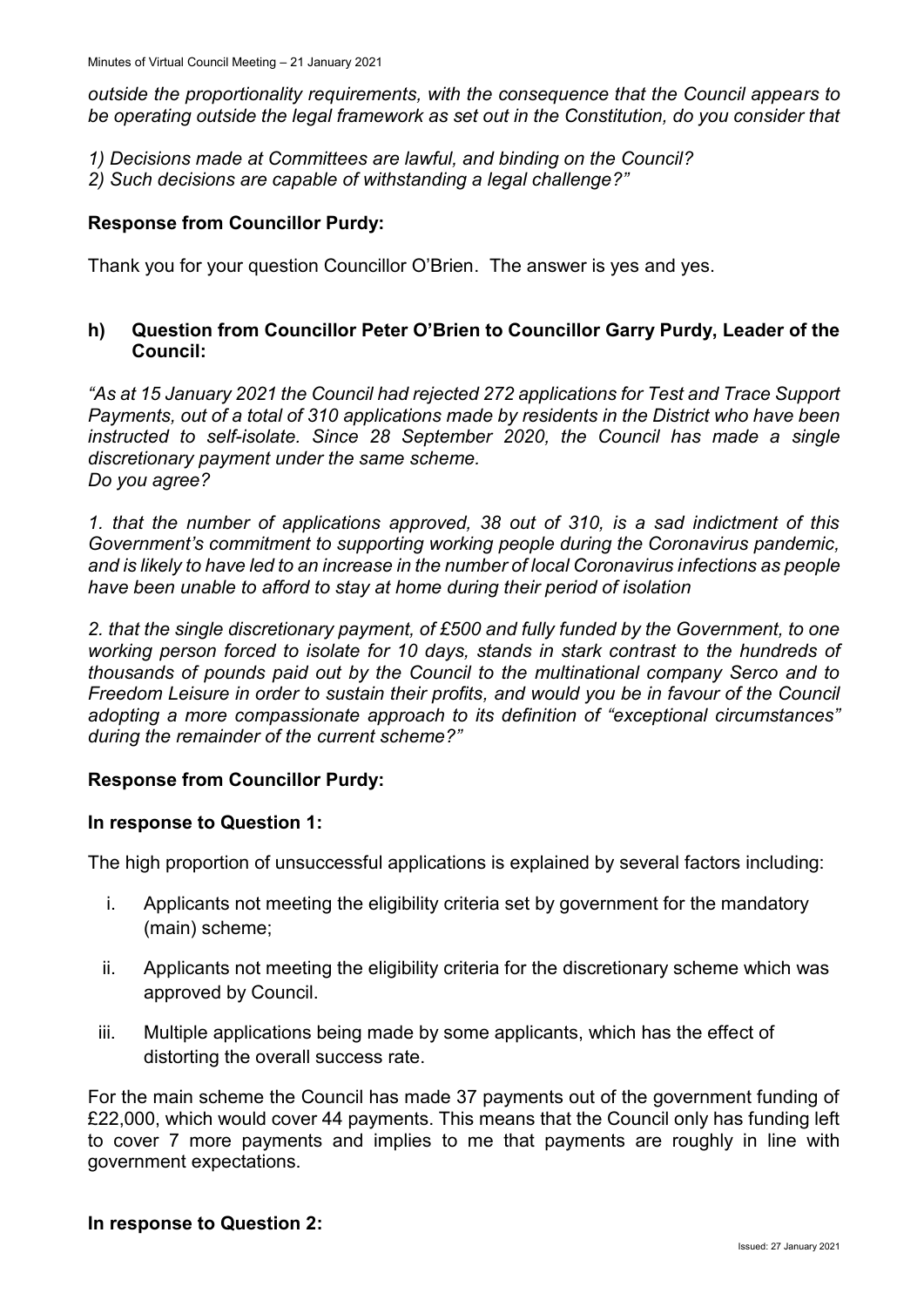The criteria for the discretionary scheme was taken as an urgent decision due to the tight timescales but was it reported to Council on 26 November 2020, when members were given information on application and payment numbers and had the opportunity to amend the discretionary scheme.

Government funding for the discretionary scheme is sufficient for only 26 payments and so the criteria had to be tight to avoid the risk of overspend. The criteria included a requirement for the applicant to have either claimed or received Council Tax Support within the previous two months, which was simple to verify (and therefore quicker to pay) and ensured that those on the lowest incomes should be eligible, while not creating a risk of exceeding the funding that was awarded.

I would not support a change to the discretionary scheme at this stage as, on the grounds of fairness, this would require the small and very busy benefits team to revisit all unsuccessful applications made to date (over 270) to see if they met the new criteria and they do not have capacity to do so at the current time.

### **Supplementary question from Councillor O'Brien:**

There has been over 2000 positive cases in the district and the District Council has only made one discretionary payment, the advice from the Government is that the scheme is extended and changes to the criteria made.

#### **Response from Councillor Purdy:**

Officers and Members to review

# **228/20 – PROPOSAL OF A NOTICE OF MOTION (RULE OF PROCEDURE 16)**

#### **MOTION**

The Council debated the following Motion, submitted by Councillor David Chapman, in accordance with Rule of Procedure 16

Councillor David Chapman thanked Wendy Bullar and the Derbyshire Dales Climate Hub group for bringing it to Council.

Motion:

*That this Council welcomes the re-arranged COP26 Climate Change Conference which is to take place in Glasgow at the beginning of November with the UK Government as Host, but calls upon the Government to implement the following:*

*Be a World Leader in the fight against climate change.*

 *Through the Climate and Ecological Emergency Bill before Parliament develop an emergency strategy that:* 

- o *The UK Government takes a lead consistent with limiting global temperature Worldwide to a maximum of 1.5 degrees C*
- o *Provides an end year date for the complete eradication of noxious pollution from all vehicular transport.*
- o *Protects and restores biodiverse habits coupled with land management of the soil and trees in order to help the carbon sink.*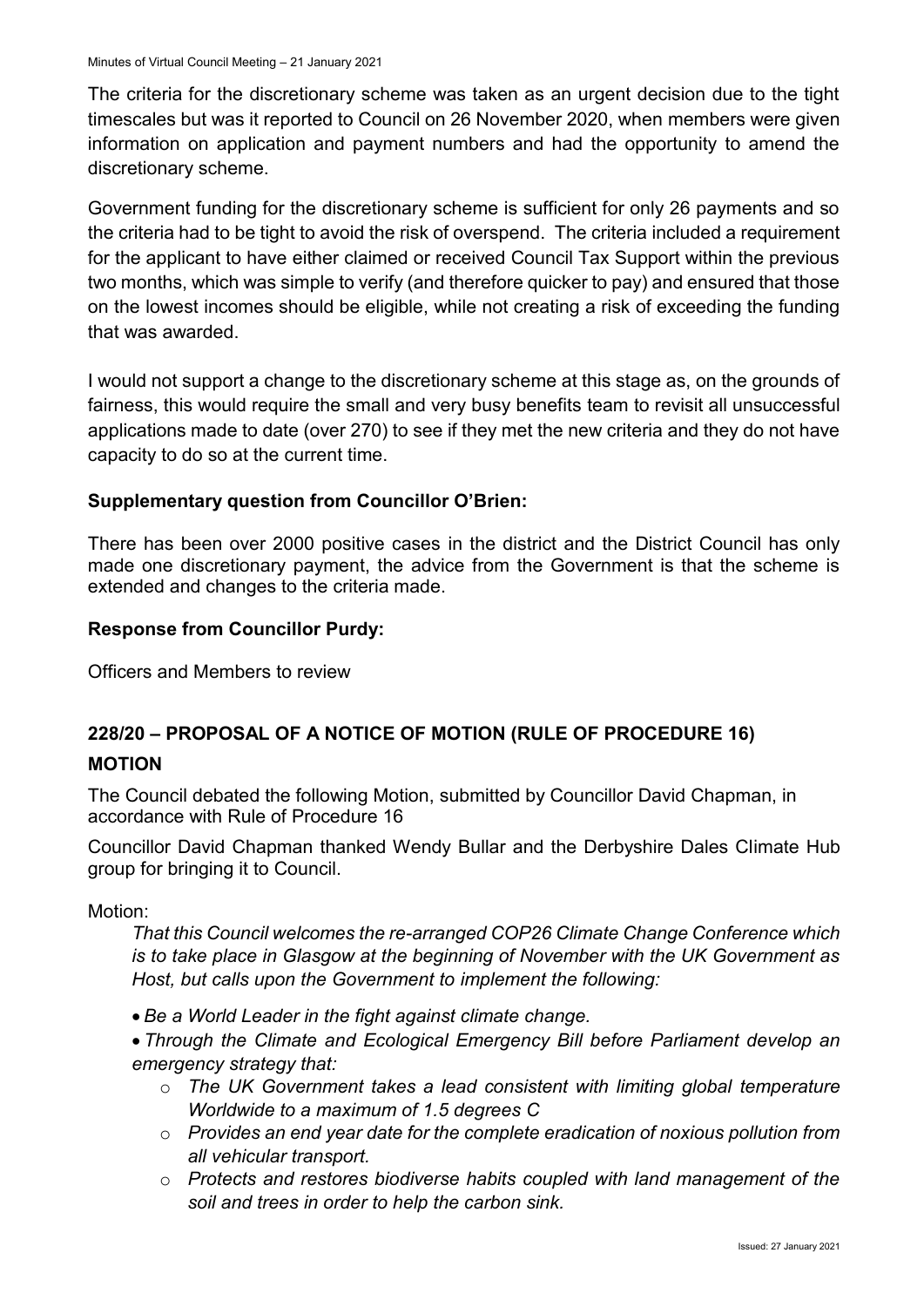o *Invest in technology that aims to reduce our carbon footprint in all spheres of life.*

It was moved by Councillor David Chapman seconded by Councillor Neil Buttle and

| <b>RESOLVED</b><br>(Unanimously) | Cllr Chapman and Cllr Purdy to lobby and work with MP<br>Sarah Dines to ensure the Private Members Bill becomes an<br>Act |
|----------------------------------|---------------------------------------------------------------------------------------------------------------------------|
|                                  | The Chairman declared the motion CARRIED                                                                                  |

#### **Councillor Colin Swindell left the meeting 18:14 for Item 10.**

#### **229/20 –MEMBERSHIP OF COMMITTEES**

Council were asked to approve the following nominations to Committees:

Governance and Resources Committee – Councillor Swindell to replace Councillor Elliott

Planning Committee – Councillor O'Brien to replace Councillor Ratcliffe as a substitute member

It was moved by Councillor Susan Bull, seconded by Councillor Helen Froggatt and

| <b>RESOLVED</b> |                                                          |  |  |  |  |  |  |  |  | Councillor Colin Swindell to sit as a Member of Governance & |  |
|-----------------|----------------------------------------------------------|--|--|--|--|--|--|--|--|--------------------------------------------------------------|--|
| (Unanimously)   | <b>Resources Committee</b>                               |  |  |  |  |  |  |  |  |                                                              |  |
|                 | Councillor Peter O'Brien - Planning Committee substitute |  |  |  |  |  |  |  |  |                                                              |  |

The Chairman declared the motion CARRIED.

#### **Councillor Colin Swindell re-joined the meeting for Item 11**

#### **230/20** – **APPOINTMENT OF REPRESENTATIVE TO THE DERBYSHIRE POLICE AND CRIME PANEL**

Council Members were asked to approve the appointment of Councillor Purdy as the representative of the District Council on the Derbyshire Police and Crime Panel

In response to a question on why Councillors from another Group could not be appointed as a representative, The Director of Corporate & Customer Services and Monitoring officer advised Members the County Council required them to appoint a Councillor from the Conservative and Independent Group.

During the debate Councillor Hughes nominated Councillor Bright but this was not seconded. Councillor Bright advised Council that he supported Councillor Purdy's appointment

Councillor Purdy raised a Point of Order it has to be a Conservative Member.

During the debate Councillor Raw nominated Councillor Bull. Before the nomination was seconded Councillor Bull informed Members she did not wish to be nominated as she did not feel that she had the relevant experience to carry out the role.

It was moved by Councillor Susan Hobson, seconded by Councillor Jason Atkin and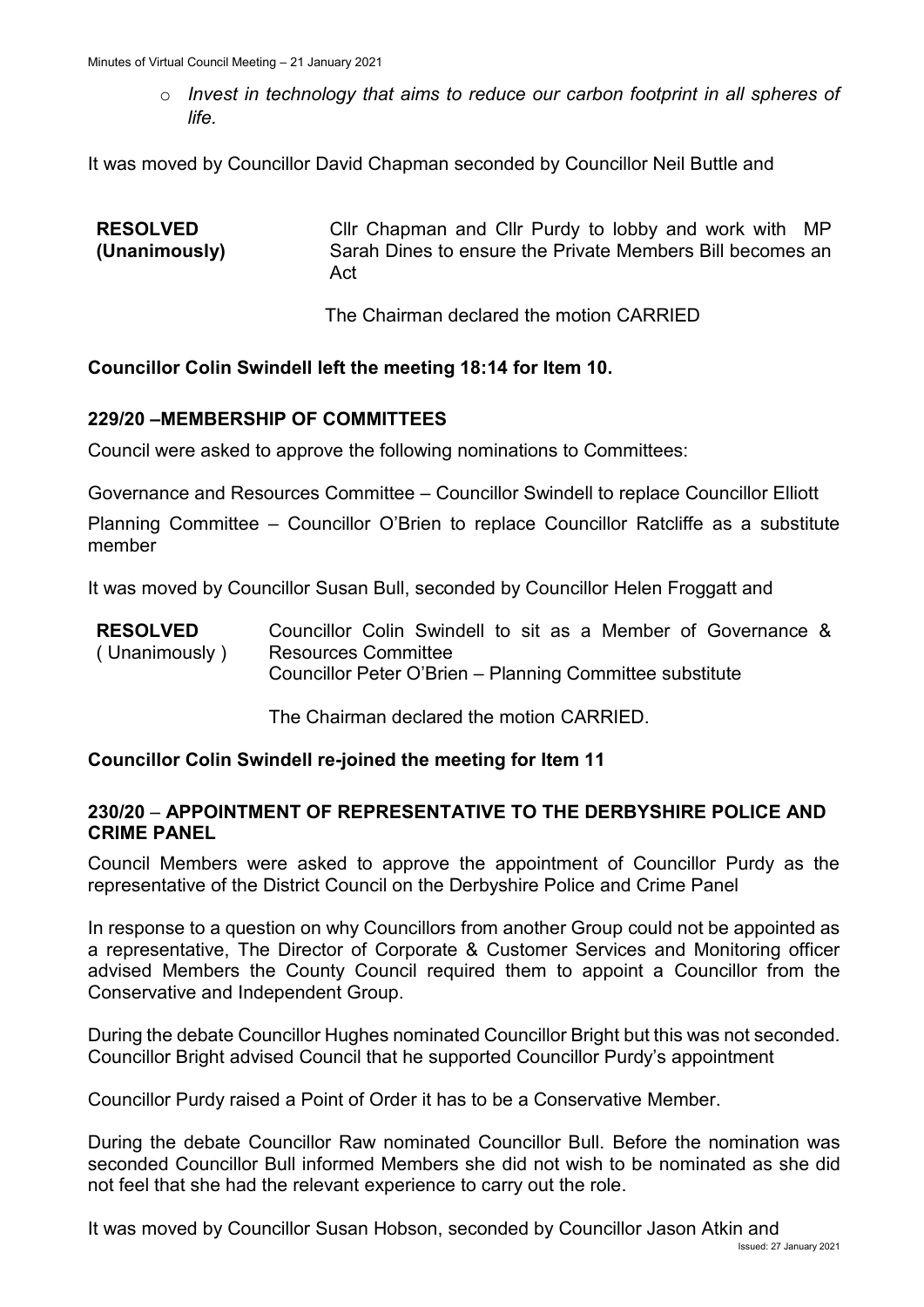**RESOLVED** Councillor Purdy to represent the District Council on the Derbyshire Police and Crime Panel

| Voting | In favour | 20 |
|--------|-----------|----|
|        | Against   |    |
|        | Abstain   |    |

The Chairman declared the motion CARRIED.

### **231/20 – FUTURE TELECOMMUNICATIONS**

Council considered a report updating the membership on the progress of project to replace and upgrade the Council's current telephone systems, to outline potential issues and benefits.

The Business Support Manager gave a brief introduction to the benefits of the new system which included:

- enabling customers to enquire of, and transact with the District Council, in the most efficient manner.
- reflecting the One Team, One Council, One Purpose approach by enhancing communication and collaboration across the authority. The resilience and flexibility it created would aid residents by improving the services provided and linked to the Council's aim of providing excellent services.
- Addressed the issue of climate change by reducing carbon emissions links with all three of the District Council's aims to be clean, safe and thriving

It was noted that the ICT Service Review Team had approved the Project Brief on 1 October 2020 for incorporation into the ICT Projects Register.

The Business Support Manager thanked, Ian Brailsford, Digital Transformation Officer and Craig Protheroe, Senior Technology Officer for their technical help and support with this project.

The report highlighted the following two main potential barriers to the successful, timely delivery of this project:

- technical issues relating to the Council's ICT networking and connections;
- lack of awareness and resistance to the cultural change that will be necessary.

Joint ICT Service colleagues advised that the networking and connections issues that may arise would be mitigated by the Network Switch Replacement project, which had already been approved for inclusion in the Capital Programme for 2021/22.

With regard to the lack of awareness and resistance to cultural change, a communications push would be required to inform and update all staff. This was seen to be one of the key factors in a successful delivery. The proposed implementation date of 28 February 2021 would allow for timely communication around the changes that will impact on staff.

It was moved by Councillor Mike Ratcliffe, seconded by Councillor Michelle Morley and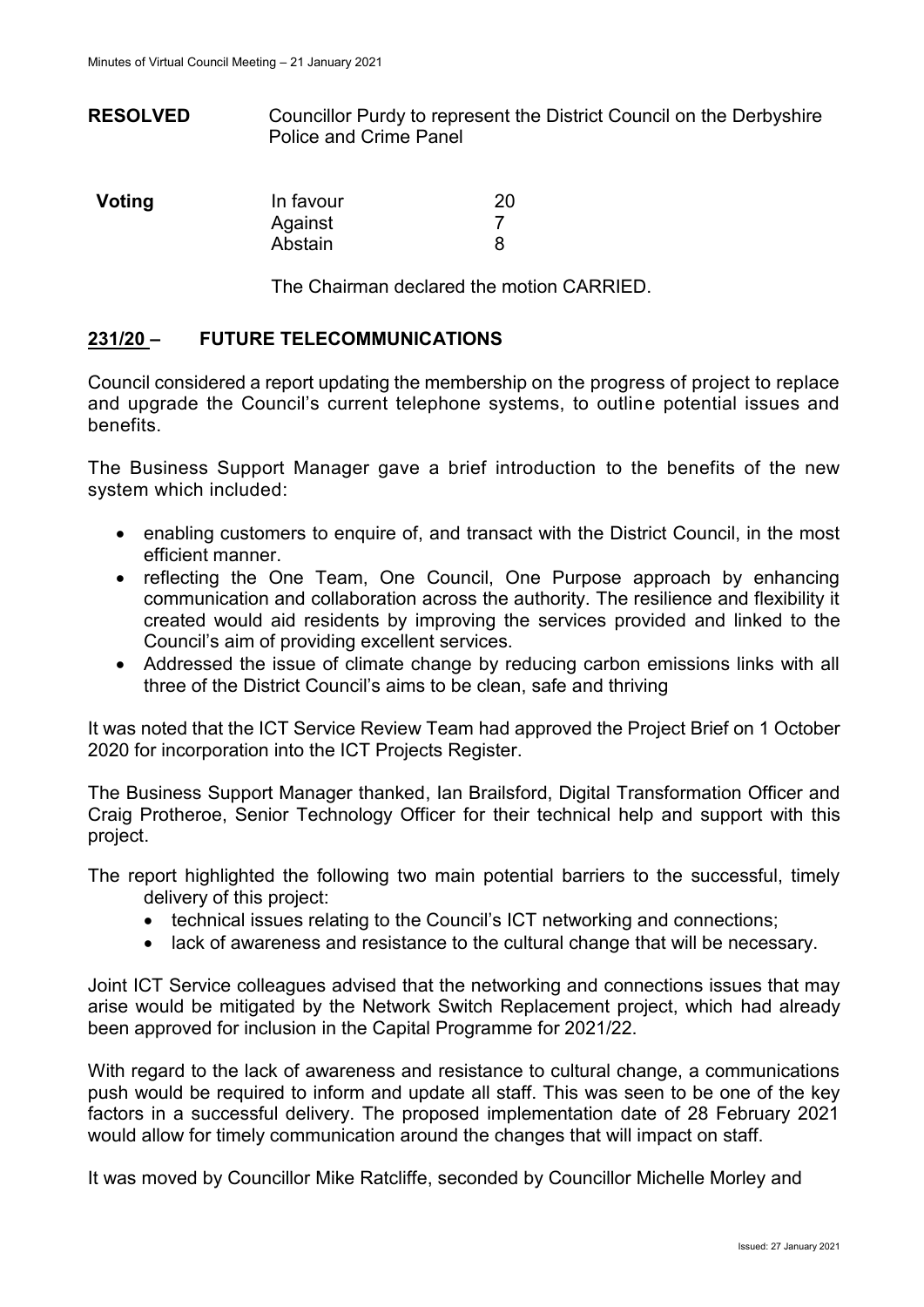**RESOLVED** (Unanimously)

- 1. That approval be given to the early release (in 2020/21) of the £30,000 allocated for Network Switch Replacement in the 2021/22 Capital Programme if technical issues require it.
- 2. That the project implementation deadline set as 28 February 2021 to accommodate the full proof of concept trial and to allow for a comprehensive internal communications package to be released.

The Chairman declared the motion CARRIED.

# **232/20 – LOCALISM ACT – PAY POLICY STATEMENT**

Council received a report to review and approve the Annual Pay Policy Statement 2020-2021 for publication.

The Chief Executive asked Members to consider the Pay Statement for the 2020/21 financial year as attached in Appendix 1 of the Agenda. The Localism Act specifically referred to the adoption of the Pay Statement to the Council as a responsibility it cannot discharge. This policy statement has been produced in accordance with Sections 38 to 43 of the Localism Act 2011 (the Act), which, from 2012 onwards, which required local authorities to publish an annual statement of their policy for the relevant financial year in relation to:

- The remuneration of their most senior employees (which the Act defines as the Head of Paid Service (Chief Executive), the Monitoring Officer, the Chief Officers (or Corporate Directors), and the Deputy Chief Officers (i.e. Directors)
- The remuneration of their lowest-paid employees; and
- The relationship between the remuneration of the most senior employees and that of other employees

The relationship between the remuneration of the most senior employees and that of other employees

With regard to bonus payments and there being no contractual recognition some Councillors suggested that there should be a process for giving honorary / bonus payments for recognition of non-contractual work for example during the Flooding. The Chief Executive advised that he had no delegated authority to give bonus payments.

It was moved by Councillor Jason Atkin, seconded by Councillor Sue Hobson and

**RESOLVED** (Unanimously) That the annual Pay Policy Statement 2020-2021 be approved

The Chairman declared the motion CARRIED

# **233/20 – PROVISIONAL LOCAL GOVERNMENT FINANCE SETTLEMENT 2021/22**

Members were asked note a report informing the Council of the provisional Local Government Finance Settlement for 2021/22 together with its implications for the Council's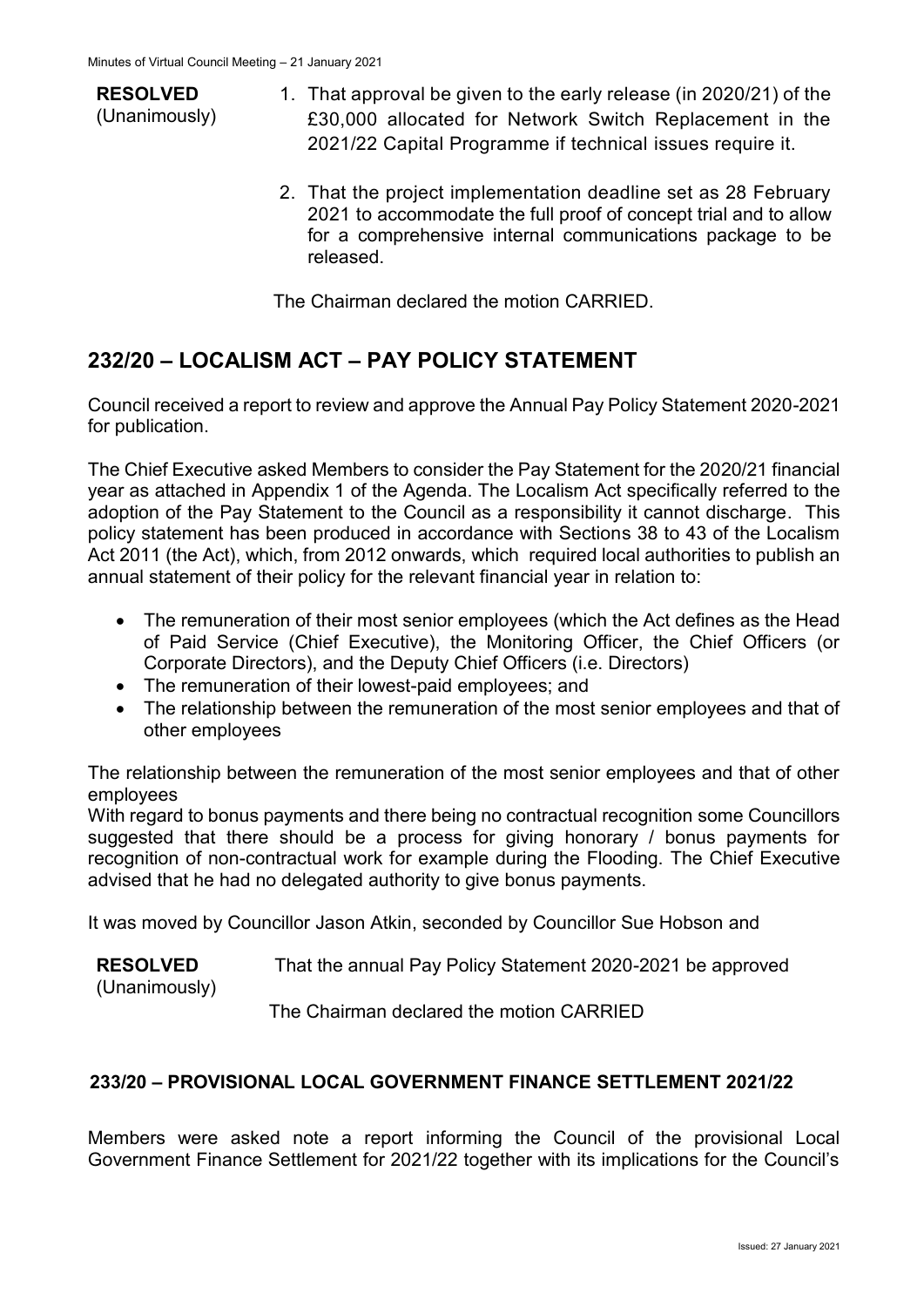finances. The appendix to the report sets out the Council's response to the Government's consultation paper on the settlement.

The Director of Resources informed Members, responses to the consultation paper were submitted by the required 16 January 2021 deadline in consultation with Political Group Leaders, the Leader and Deputy Leader and Chair and Vice Chair of the Council. This was given in Appendix 1 of the report.

It was moved by Councillor Chris Furness, seconded by Councillor Helen Froggatt and

#### **RESOLVED**

**RESOLVED** (Unanimously)

(Unanimously)

- 1. That the provisional Local Government Finance Settlement for 2021/22 be noted.
- 2. That the response to the Consultation Paper, as given in Appendix 1, be noted

The Chairman declared the motion CARRIED

### **234/20 – LOCAL COUNCIL TAX SUPPORT FOR 2021/22**

It was noted that Councillor Peter O'Brien had declared an interest in this item.. Members were asked note a report providing information relating to proposed changes to, and seeking approval to adopt, the Local Council Tax Reduction Scheme for the financial year 2021/22.

The Director of Resources asked Members to note the updated report circulated on 21/1/21 requesting delegated authority be given to the Director of Resources to implement and amendments when the uprating circular had been received from DWP.

It was moved by Councillor Tony Morley, seconded by Councillor Michelle Morley and

- 1. That under section 13A (1)(a) of the Local Government Finance Act 1992, the Council approves and adopts the scheme detailed in this report as the Local Council Tax Reduction Scheme for 2021/22 with delegated authority being given to the Director of Resources, after consulting with the Chairman of the Governance & Resources Committee, to make any amendments arising from the publication of the DWP uprating circular.
	- 2. That a maximum total amount of £18,000 be set provisionally for all Discretionary Hardship Fund applications under Schedule 11 of the scheme for 2021/22 (to be reviewed by a further report to Council during the year if it appears that this amount may be insufficient).

The Chairman declared the motion CARRIED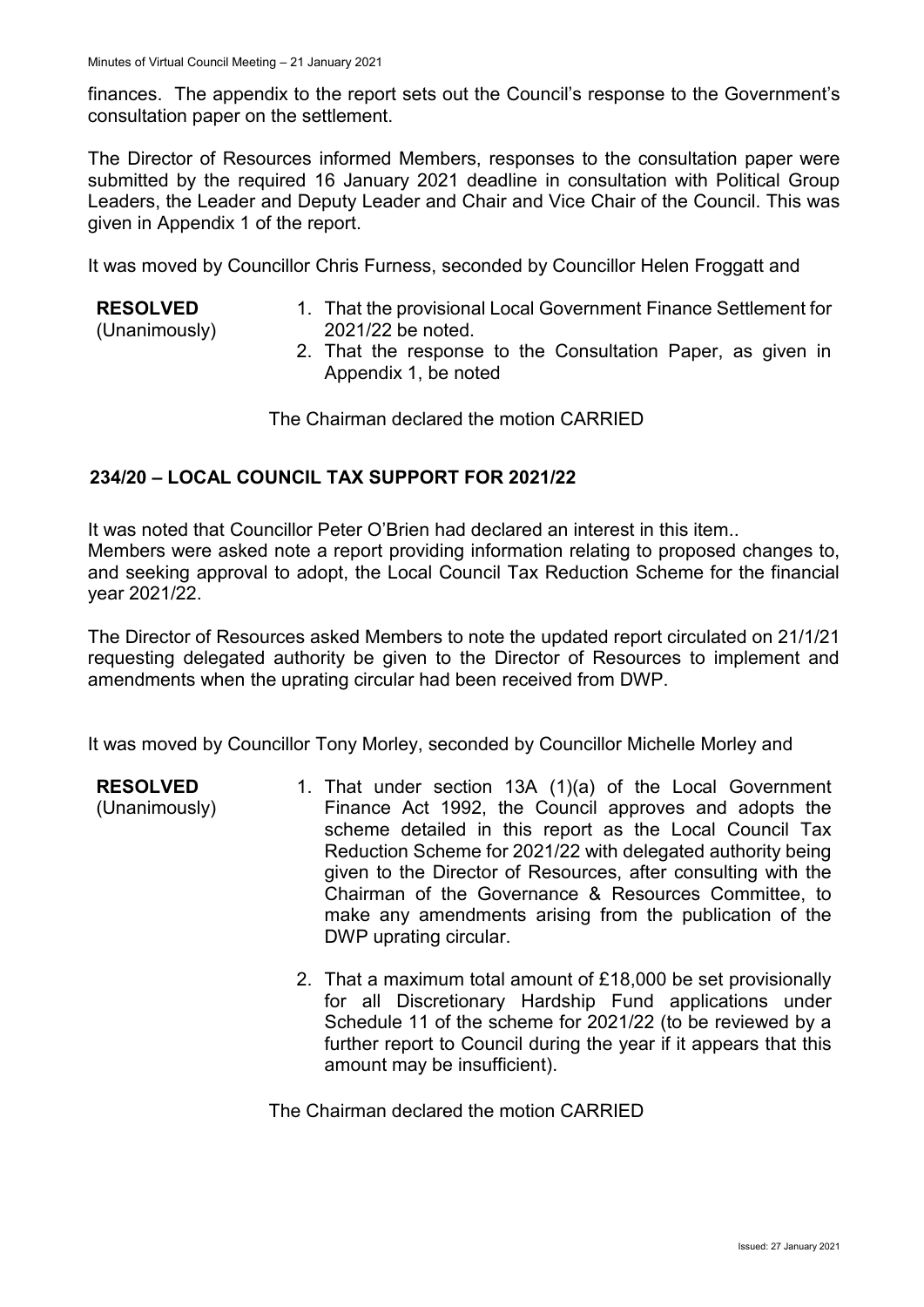# **235/20 – RESILIENCE, RESOURCES, PRIORITIES – FINANCIAL SERVICES TEAM RESTRUCTURE**

The Council received a report setting out proposals to amend the structure of the Financial Services Team to provide adequate resilience and resources to meet the ongoing demands of the service and seeking approval for the creation of additional posts and associated expenditure

The Chief Executive gave a brief introduction to the report and explained why experienced staff were leaving and suggested that it had been obvious for some time that the current Financial Services structure was insufficient to meet all of the requirements of the service. This had resulted in prioritising certain tasks to the detriment of others, whilst also contributing to high workloads and stress across the team and the resignation of key team members. It was suggested that the turnover of the Financial Services Manager post (twice in a two year period) may have impacted effective process improvement, and it had been found that some tasks, which were previously routinely completed, were no longer being carried out as frequently or to the required standard. There was also evidence of single person dependencies, which was a risk in terms of business continuity. It was confirmed that another key team member resigned in December 2020, citing workload and stress as the reasons.

It is not expected that additional external pressures and priorities would subside and this would result in a spiral of declining performance and output from the service, and the associated pressure and poor mental health impacts that would follow. There was a high risk that other members of staff would leave the organisation if these issues were not addressed resulting in a situation where key tasks may not be completed within deadlines or controls, such as budget monitoring, would cease to be applied.

The Director of Resources explained the present structure and the proposed structure for Financial Services.

The increase in the workloads pre-date the increased demand arising during the coronavirus pandemic. The demands placed upon the service have grown over a number of years due to:

- increasingly complex accounting rules;
- a new requirement for the completion of the Statutory Statement of Accounts in two months, rather than three;
- changing requirements for Collection Fund (council tax and business rates) accounting;
- the outsourcing of revenues and benefits (some decisions have to be made by the Council even though the service is outsourced);
- late finance settlements and long term uncertainty about the funding of the Local Government sector;
- increased sanctions from HMRC for VAT accounting errors (at the same time as the loss of VAT knowledge from the organisation with the turnover of the Financial Services Manger post), as well as the Making Tax Digital project;
- An increase in the number and complexity of reports to central government.

It is not expected that additional external pressures and priorities will subside and this could result in a spiral of declining performance and output from the service, and the associated pressure and poor mental health impacts that would follow. There was a high risk that other members of staff will leave the organisation if these issues are not addressed resulting in a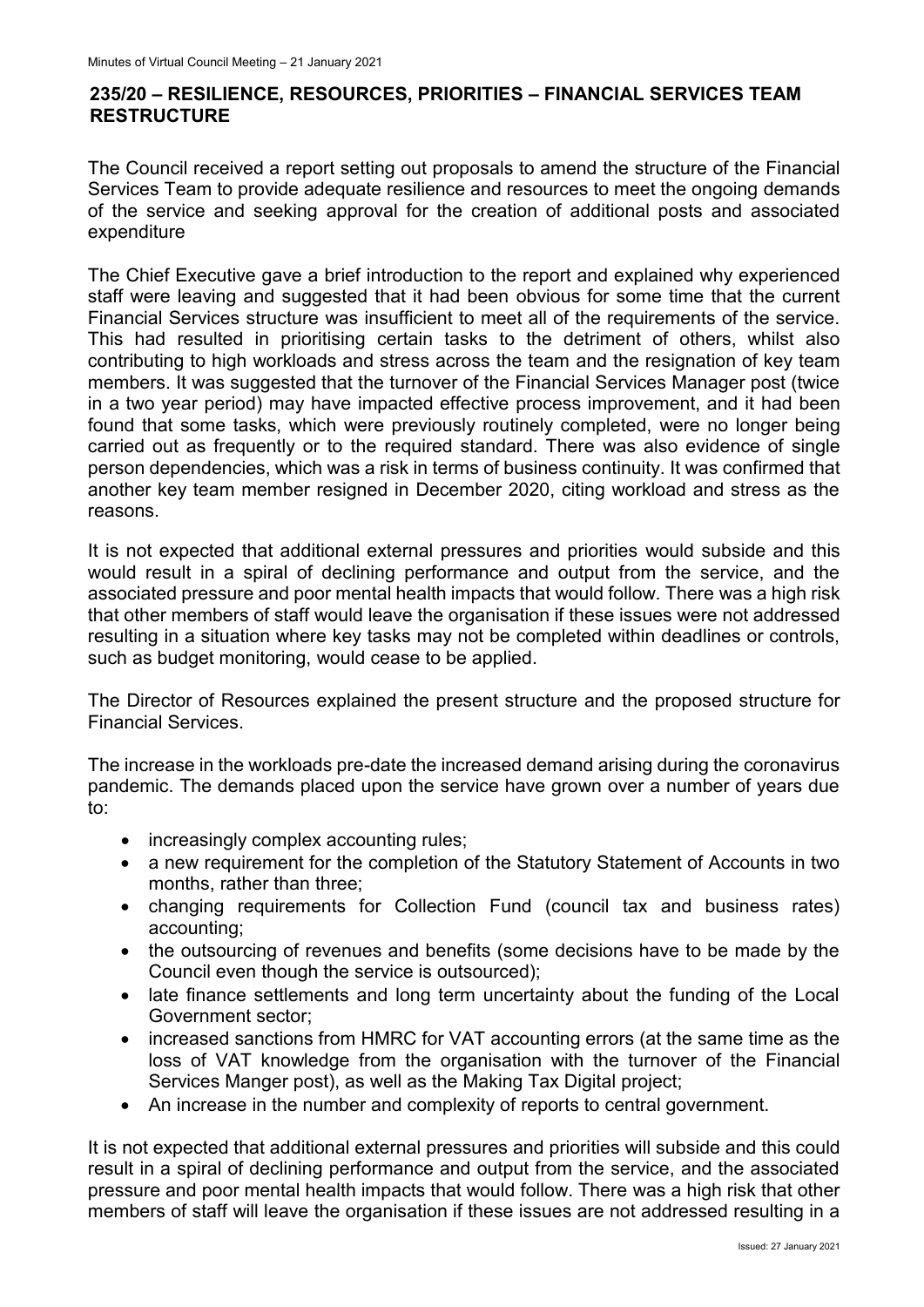situation where key tasks may not be completed within deadlines or controls, such as budget monitoring, would cease to be applied.

The proposals set out in the report would result in additional ongoing revenue expenditure of £41,090 per annum. In 2021/22 this would be funded from the additional government funding received as part of the 2021/22 provisional Local Government Finance Settlement. For future years all spending will be reviewed if the outcome of the Fair Funding Review and the Business Rates Review resulted in a significant funding gap. The financial risk is assessed as medium. However, the financial risk from inadequate staffing levels leading to VAT errors, missed grant deadlines and substandard financial management would be high.

It was moved by Councillor Steve Flitter, seconded by Councillor Sue Bull and

**RESOLVED** (Unanimously) That the proposed changes to the structure of the Financial Services Team be approved with immediate effect and the costs be included in the revised estimates for 2020/21 and the draft budget for 2021/22

The Chairman declared the motion CARRIED

### **236/20 – EXCLUSION OF PUBLIC AND PRESS**

It was moved by Councillor Richard Fitzherbert, seconded by Councillor Mark Wakeman and

**RESOLVED** (Unanimously) That the public and press be excluded from the meeting during the following item of business as it may result in the disclosure of exempt information relating to individuals.

The Chairman declared the motion CARRIED

### **237/20 – APPROVAL OF EXEMPT MINUTES**

It was moved by Councillor Sue Bull seconded by Councillor Andrew Shirley and

**RESOLVED** (Unanimously) That the Minutes of the meeting of the Community and Environment Committee held on 16 December 2020 be received:

#### **238/20 – SEALING OF DOCUMENTS**

Councillor Hobson thanked the Chief Executive, Director of Regulatory Services and Communications and marketing Manager for all exceptional work during the flooding being up until the early hours of the morning and then in work the same morning.

It was moved by Councillor Sue Hobson, seconded by Councillor Chris Furness and

**RESOLVED** (Unanimously) That the common seal of the Council be affixed to those documents, if any, required to complete transactions undertaken by Committees